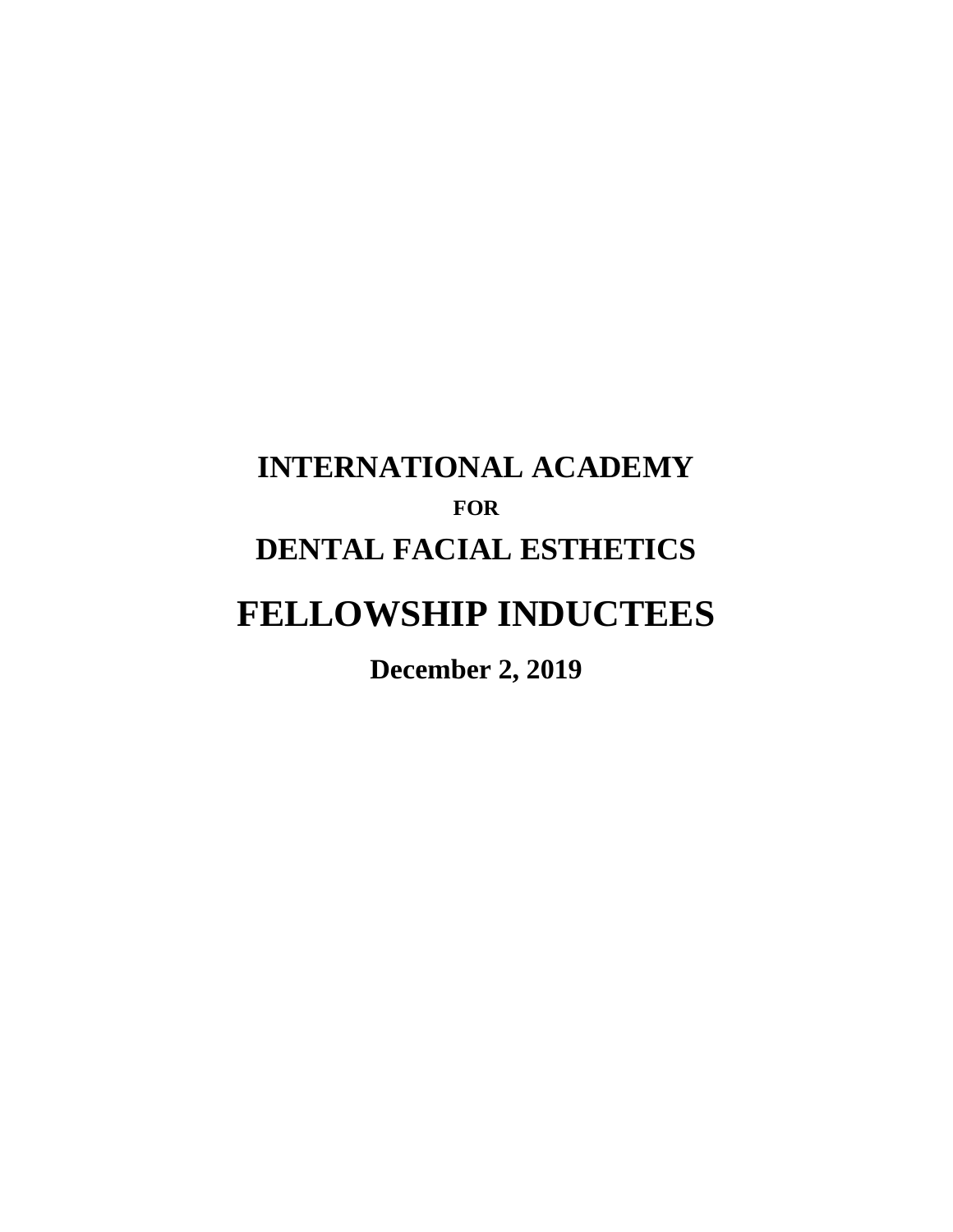#### **James Arnold BS, DDS**

Doctors' Choice Award (only dentist in 2014) Board of Directors, Northwest Indiana Dental Society Fellow and Board Member, Academy of Comprehensive Esthetics, Pierre Fauchard Academy Numerous publications and presentations, including JCD Columnist, Times Newspaper

#### **Vincent Hau Yang Aw DDS, MSc**

Cranbourne Family Dental Endodontic Award for Excellence, La Trobe University Member, Golden Key International Honour Society Volunteer, The Royal Flying Doctor Service

#### **Densen Cao BS, MS, MS, PhD**

Founder and CEO of the CAO Group President, AMD Lasers Doctorates in material Science and Engineering Innovator with more than 160 patents issued and pending Instrumental in the development of LED curing lights, diode lasers, LED forensic lights

#### **Frank Caputo BSc, DDS**

Diplomate, American Board of Oral Implantology Adjunct Assistant Clinical Professor, Marquette University Associate Fellow, American Academy of Implant Dentistry Board Member, Greater Milwaukee Dental Association Numerous presentations on implant topics

#### **Andrew Chau BSc, DDS**

Mentor, Pacific Smiles Group, Forster Associate dentist, Lake Road Dental Volunteer, East Meets West Dental Association

#### **Lewis Chen BA, DMD**

Clinical Faculty, Columbia University College of Dental Medicine Member, Omicron Kappa Upsilon National Dental Honor Society Appel Scholarship (Columbia), Most Outstanding Graduate Fellow, International College of Oral Implantologists Recipient, AAID Implant Dentistry Award *and* AGD Outstanding GP Award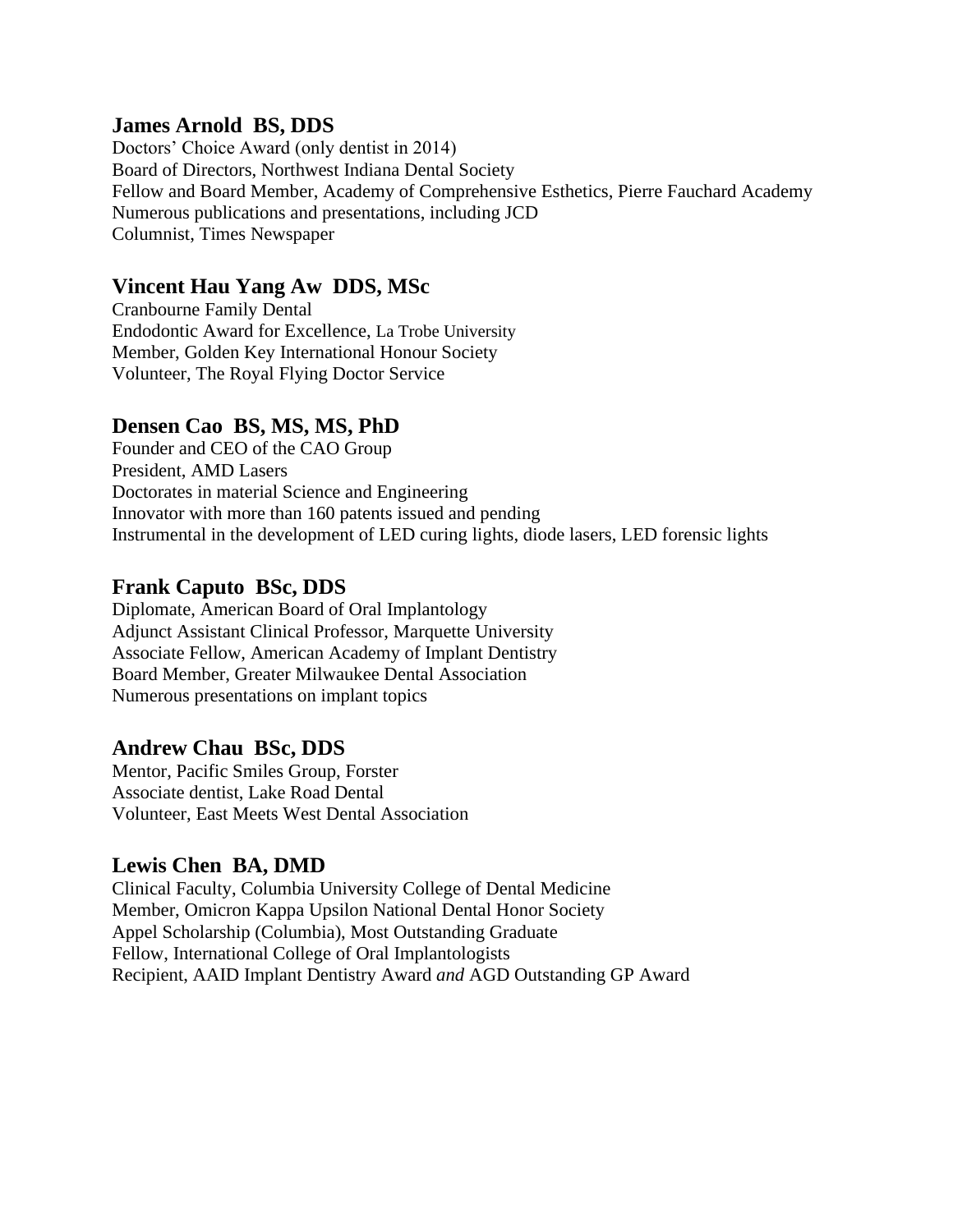# **Andrew Yiu Cheng BOralHDSc, GradDiplDent, PGradDip**

Practice at Casey Dentists, Aitkenvale Post-graduate Diploma, Excellence in Orthodontics and Dentofacial Orthopaedics (EODO) Griffith University Award for Academic Excellence 2012-16 President, Griffith University Dental Students Association Volunteer, mobile dental clinic, Cherbourg

# **Gloria Ching BSc, BDS(Dist)**

Graduate Diploma in Orthodontics Residency, Excellence in Orthodontics and Dentofacial Orthopedics Member, New Zealand Minimally Invasive Dentistry Volunteer, East Meets West Dental Association: Myanmar, Viet Nam, and Vanuatu

# **Ri Yon Choi BSc, BOH, GradDipDent**

Award for Academic Excellence, Griffith University Focus on comfortable and esthetic dentistry Practice at Family One Dental

#### **Yo-Han Choi BDS(Hons)**

Residency, King's College London, MClinDent Fixed and Removable Prosthodontics Clinical Trainer, Australasian Academy of Dento-Facial Aesthetics (AADFA) Lecturer, innovative materials for anterior and posterior restorations Principal Dentist, Canada Bay Dental

#### **Sharon Ngie Mien Chua BDS**

Principal dentist, Smile Point Dental Accredited Member, Australian Society of Implant Dentistry (ASID) Member, International Team for Implantology (ITI) Vice president, Malaysia Club of South Australia Advanced Dermal Fillers, Australasian Academy of Dento-Facial Aesthetics (AADFA)

# **Manuel Cordero BA(Hons), DDS, CPH, MAGD, FAGD, FACD, FICD**

Executive Director and CEO, Hispanic Dental Association (HDA) Diplomate, American Board of Forensic Dentistry President, Academy of General Dentistry Fellow, Pierre Fauchard Academy

#### **Morris Wei-Shun Dong BDS, MBA**

Principal Dentist, D&S Dental MBA, Macquarie University, Graduate School of Business Member, BNI Sidney CBD Member, Lions Club International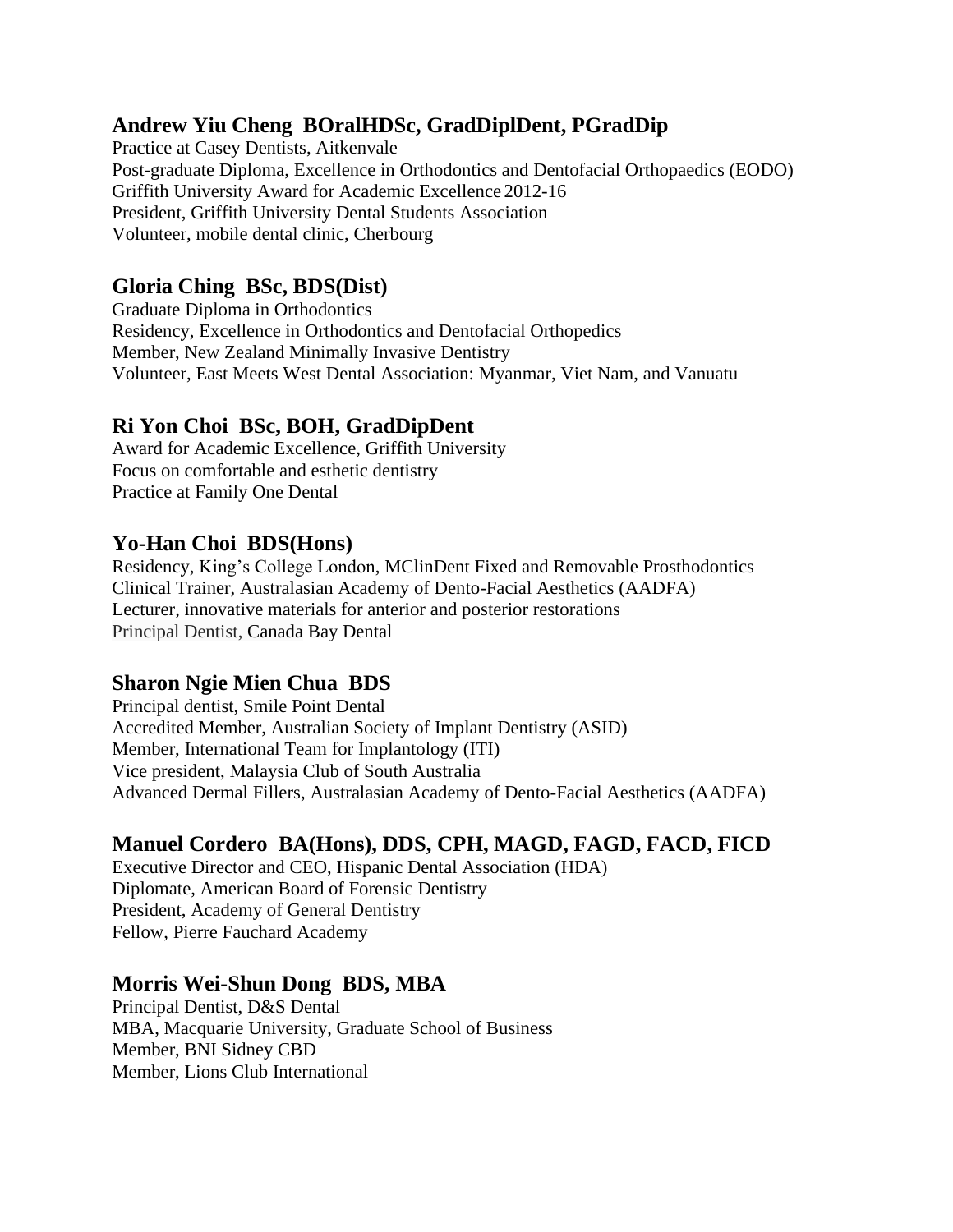#### **Luke Dunn BDSc**

Principal dentist, Luke Dunn Dental Clinical Demonstrator, James Cook University Member, Australasian Academy of Dento-Facial Aesthetics (AADFA) Consulting Dentist, Queensland Health

#### **Christa Lee Durrant BS, MBC (communications)**

Vice President, Marketing CAO Group Vice President, Marketing AMD Lasers Previously, Continuing Education Director, Ultradent Products Event marketing specialist through live and on-line course design and marketing Chair, ADA (American Diabetes Assoc.) and March of Dimes

#### **Gillian Elizabeth Edwards BDSc(Commend)**

Principal Dentist at Totally Smiles, Cairns Fellow, Australasian Academy of Dento-Facial Aesthetics (AADFA) Trained in Dermal Fillers and permanent fat reduction injections of the face and neck President, Glasgow Dental School Students Association

# **Karin Elix BDS, BScDent(Hons)**

Principal Dentist, RFG Dentistry Clinical Tutor, Restorative Dentistry, University of Adelaide (JB Day Young Award) Thesis in Cariology "Root Surface Caries Demineralization and Remineralization Volunteer, dental public awareness programs Sponsor, numerous local charities, hospitals, sporting clubs

# **Cecile Feldman BA, DMD, MBA, AEGD**

Dean and Professor, Rutgers University, School of Dental Medicine Chair, Board of Directors, American Dental Education Association (ADEA) Board of Overseers, University of Pittsburgh, School of Dental Medicine Board of Directors, University of Rochester, Eastman Institute for Oral Health Extensive publications and presentations, OKU Dental Honor Society

#### **Doyle Fernandes BDS**

Practitioner, Dental Focus Merrylands Graduate, Bharati Vidyapeeth University, Pune, India Mini Residence, Excellence in Orthodontics and Dentofacial Orthopaedics Focuses on Cosmetic Dentistry, Prosthodontics and Endodontics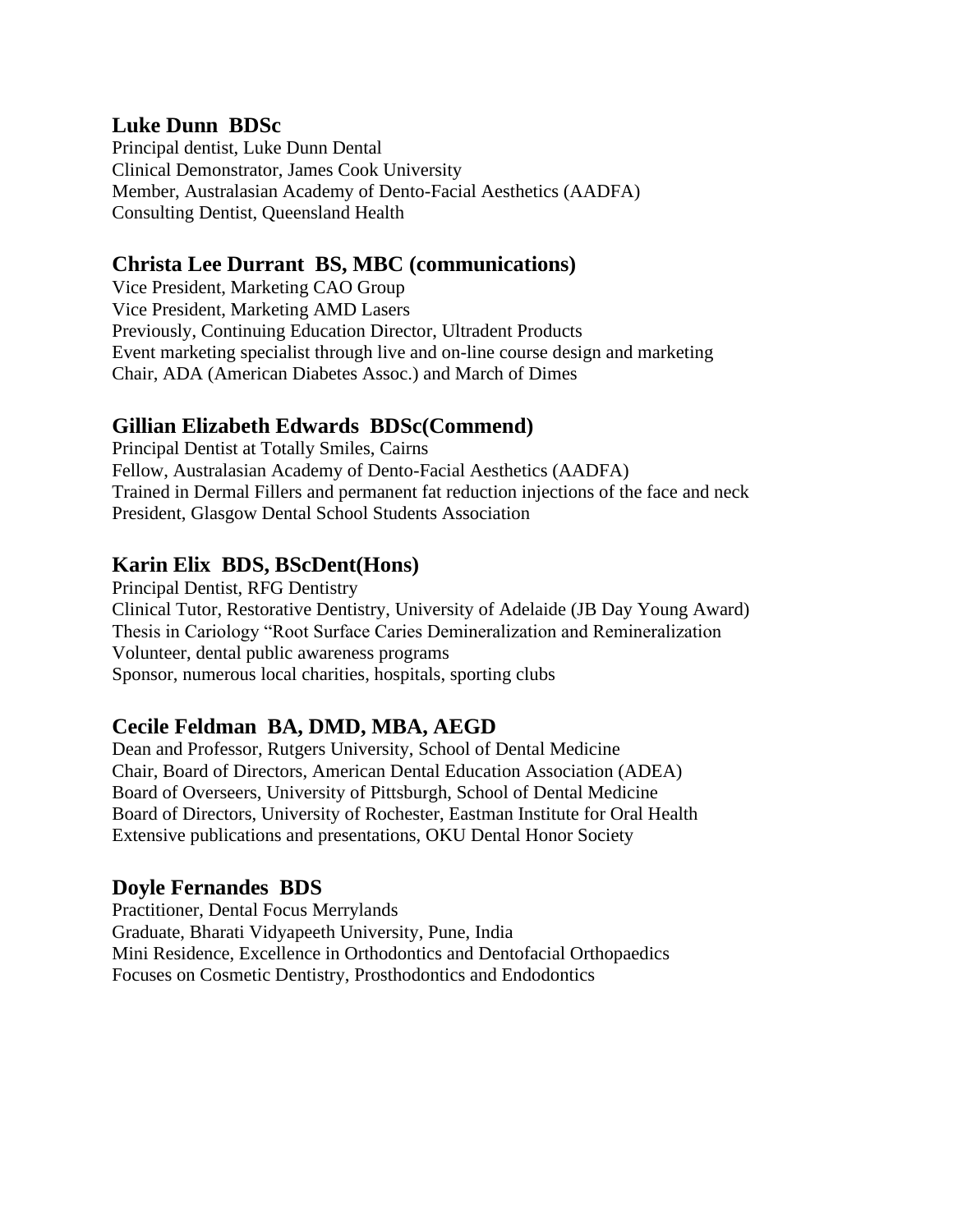#### **Kelly Fox-Galvagni**

Certified, Dental Assisting National Board Past President, Long Island Dental Assistant Association Partner, Smile Potential Dental Practice Coaching Member, Speaking Consulting Network Member, Academy of Dental Management Consultants

# **Andres Franco BA, BDS, DiplDTech**

Principal Dentist, Total Smiles Dental Practice Thesis: "Maxillary Development after Cleft Palate Surgery" Dentist, Colombian Coffee Growers Federation (Colombia) Member, International Association for Orthodontics (IAO) Certified Invisalign Provider

#### **Michael Friedman BSc**

Managing Director, Dental Enterprises (Magnetic Mallet in the Americas) Founder, Capitol Truss-Mast Components Sales Manager, Transamerican Equipment Little league Coach: Baseball, Basketball, Soccer

#### **Michael Gainsburg BA**

Director of Sales, Shofu Dental Corporation Previously, Sales Manager for Latin America, Shofu Dental Corporation Sales Director, Euro international President, Black Watch Soccer Club

#### **Seby J. Gardens BDS, MDS, FICOI**

Associate Dean (Academics), Professor, Department Head, Mahe Institute of Dental Sciences Chief Consultant & Clinical Director, Christus Rex Dental Clinic Sr. House Surgeon, Oral and Maxillo-facial Surgery, Government Dental College, Kottayam Chair, XIX National Conference of Indian Association of Public Health Dentistry (IAPHD) Coordinator for India: Divina Misericordia Ministry

#### **Ishara Goonewardene BDSc**

Principal Dentist, Total Care Dental and Dermal Residency, New Plymouth Taranaki Base Hospital Clinical Trainer, Australasian Academy of Dento-Facial Aesthetics (AADFA) Member, BBC Balmoral Club Volunteer, Make a Wish Foundation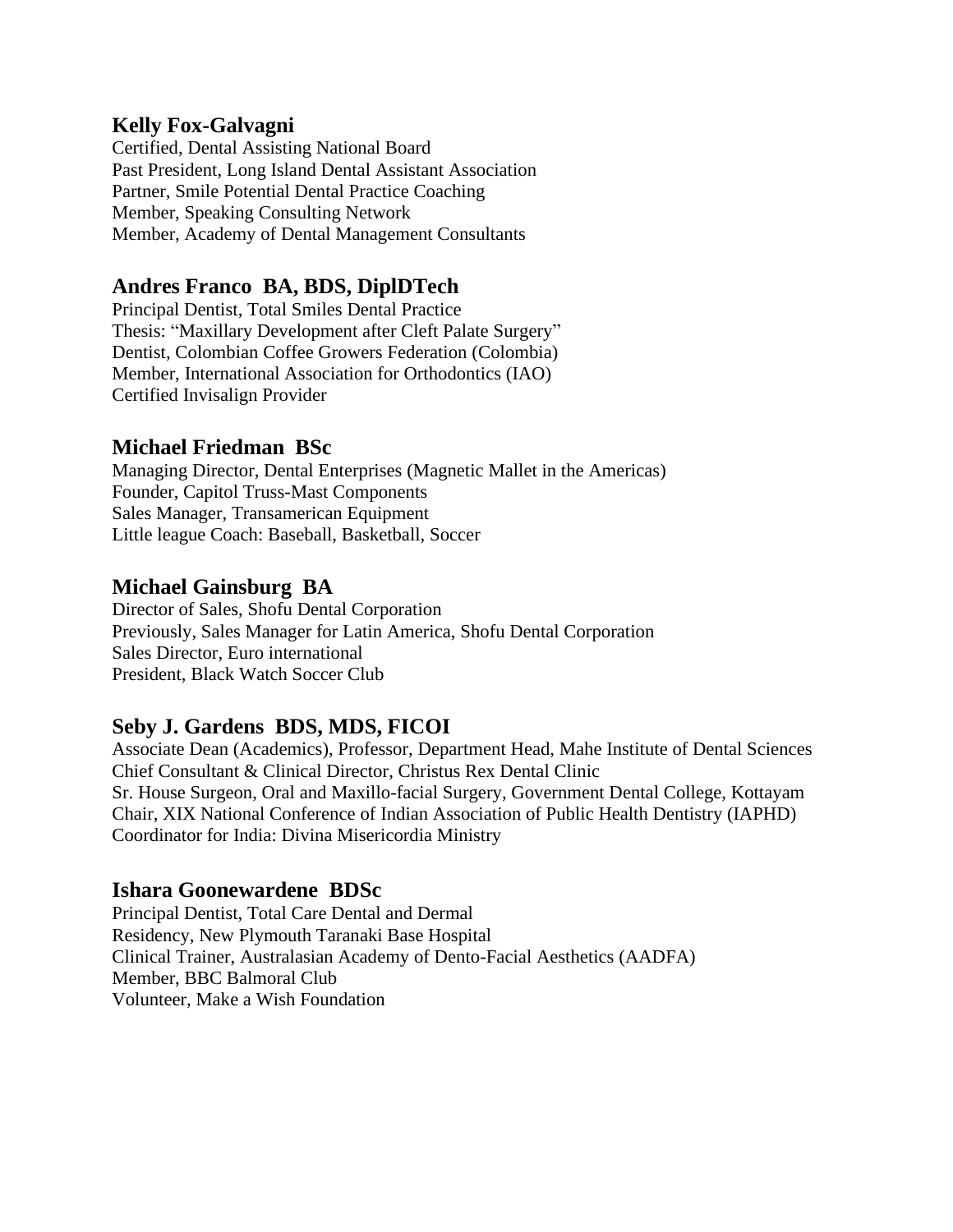#### **Marc Gottlieb BS(Hons), DDS**

Associate Clinical Professor, Stony Brook University Hospital Resident, Long Island Jewish Medical Center, Dental Anesthesiology Founder, Anxiety Free Dental Founder, Affordable Dental Products, Inc. (2 patents) Awarded ADA Champion of Evidence Based Dentistry

#### **Erika Guerra DDS, DDS**

Principal Dentist, Morphett Vale Dental Care Clinical Mentor, Graduate Certificate of Oral Health, University of Adelaide Clinical Trainer, Australasian Academy of Dento-Facial Aesthetics (AADFA) Fellowship in Implantology, University of Miami Golden Endodontics Award, Universidad Evangelica de El Salvador

# **Benjamin Hargreave BSc, BDS(Hons), GradDipl Implantology**

Principal Dentist, North Sydney Dental Executive Committee, Examiner, Grad. Diploma in Clinical Implants, University of Sydney Clinical Trainer, Australasian Academy of Dento-Facial Aesthetics Presentations, CBCT and Digital Dentistry

#### **Morgan Herman BASc, DDS**

Private Practice, New York Dentist, Jamaica Hospital Bachelor in Applied Science in Neurobiology and Behavior Instagram @theyogidentist

#### **Tennille Holt BA (HealthAdmin)**

Executive Director, Australasian Academy of Dento-Facial Aesthetics Training Manager, Emirates Airlines Marketing Director, Aestheticon Dental Conference Member, Australian Dental Industry Association

# **Kay Huff RDA**

Director, Dental Practice Coaching, Benco Dental Business Coach, Act Dental Business Coach, Benco Dental Certified Consultant in Employment Law Compliance Winner, Spotlight on Speaking Competition, Speaking Consulting Network conference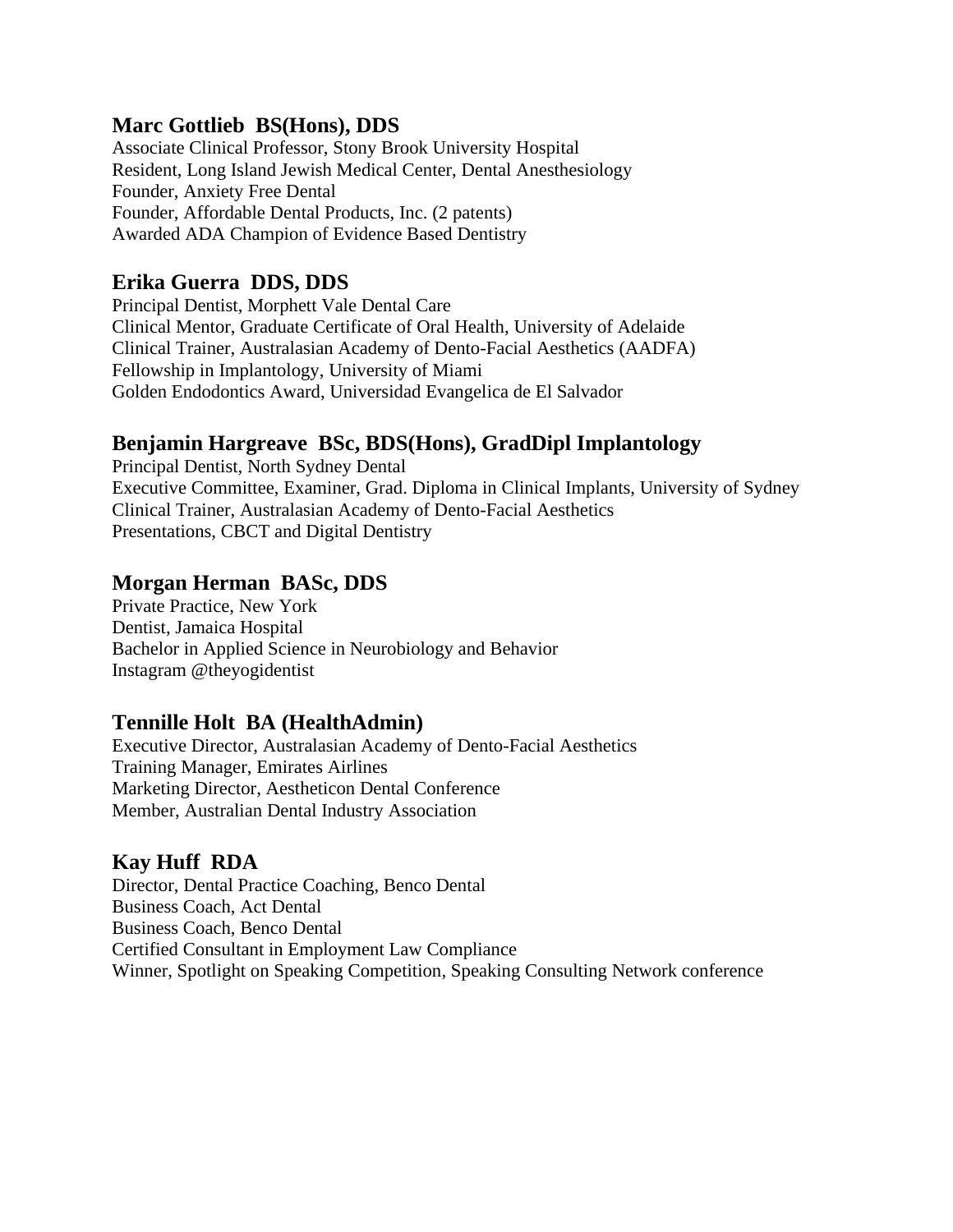#### **Leslie Icenogle**

President, Insurance Billing Outsourcing Fellow, International Congress of Oral Implantology (ICOI) CEO, Dental Implant Auxiliary Training Program Advisor, Care Credit Volunteer, medical billing for Oral Cancer Cause

#### **Evet Ishak BD, BDS(Hons)**

Principal Dentist, St. Mark Dental Group Fellow, International College of Continuing Dental Education (ICCDE) Graduate, Complete Dento-Facial Rejuvenation, AADFA Volunteer, Dentistry Services and Products for Kenya

#### **Cathy Jameson BS, MA, PhD**

Founder, Jameson Management, Inc. Founder and President, JC Educational Services, Inc. Associate Professor, New York University College of Dentistry Master's Thesis: Finding Fulfillment in the Dental Profession Consultant, American Dental Association Council on Dental Practice

#### **Renuka Sanjay Jayaram BCom, BDS**

Principal Dentist, Mt. Albert Orthodontics and South Auckland Dental & Orthodontics Assistant Lecturer (Prosthodontics) PMNM Dental College and Hospital Orthodontic Mini Residency, Excellence in Orthodontics and Dentofacial Orthopaedics (EODO) Executive Member, Supreme Sikh Society New Zealand Treasurer, Government Degree College

#### **Colin Kanowitz BChD, BDS**

Principal Dentist, Dr. Colin Kanowitz Dental and Facial Surgery Gold Medal for highest marks, University of Pretoria Dental Surgeon, Crow's Nest Day Surgery Clinical Trainer, Australasian Academy of Dento-Facial Aesthetics (AADFA)

#### **Natalya Karpman DDS(Summa cum Laude), DDS**

Research Fellowship, Yelgava Central Hospital (Latvia) Graduate, Mid-America Orthodontic Society Volunteer, New York City Department of Health Member, Dental Implant Training Center Member, New York City Medical Reserve Corps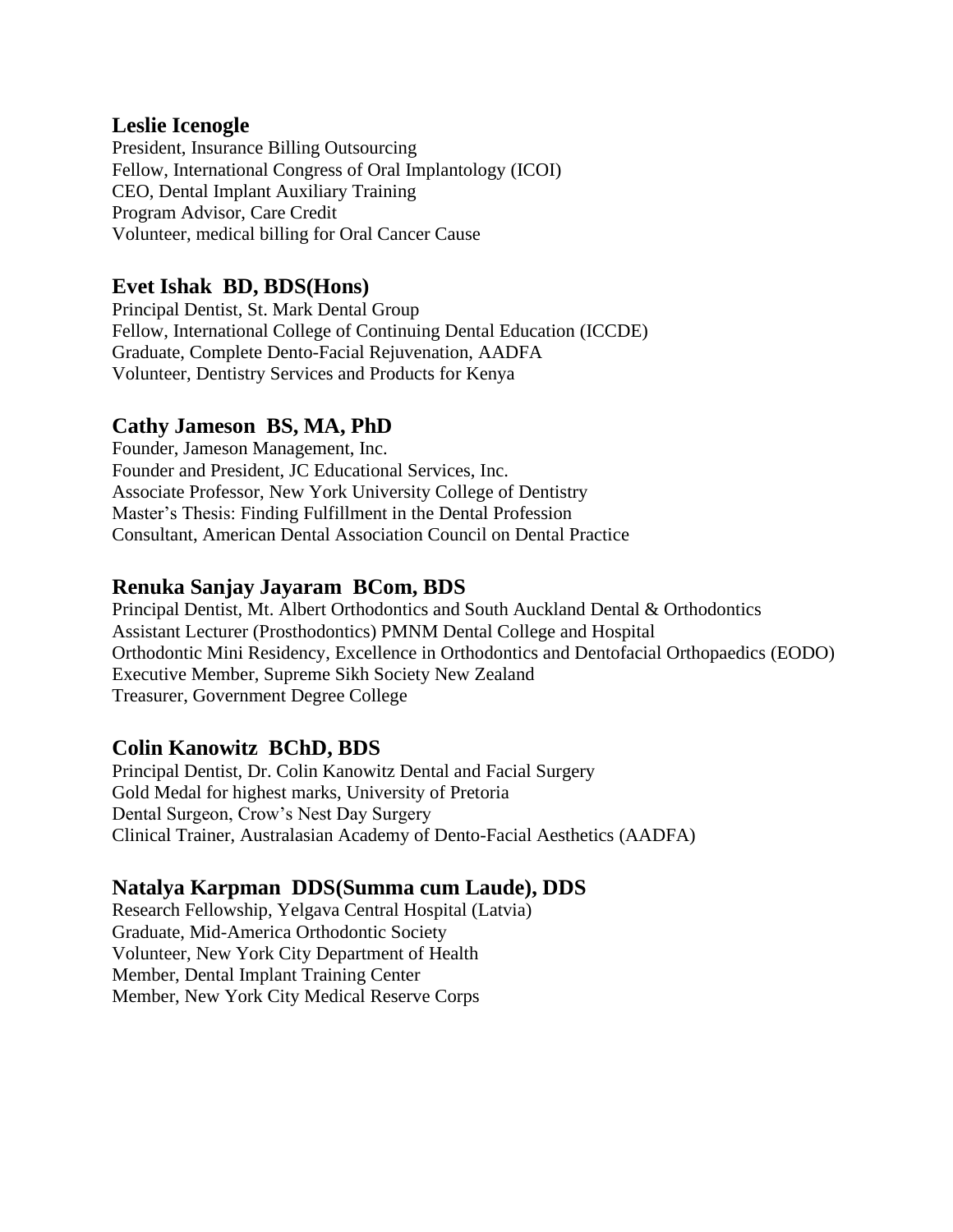#### **Maher Kemmoona DDS, MSc, MA**

Principal Dentist, Wicklow Periodontics, Northumberland Dental Care Clinical Supervisor, Under-graduates and Post-graduates, Trinity College Dublin Treasurer, Irish Society of Periodontology Numerous publications: periodontal therapy-implants *and* stress effects on periodontal disease

# **Dean Sung Wook Kim BDS, Dipl.AesthDent**

Practice at South Gippsland Dental Dental and Maxillofacial House Surgeon, Hawke's Bay Hospital Accredited, American Academy of Cosmetic Dentistry Member, Australasian Academy of Dento-Facial Aesthetics (AADFA)

# **InHye Koo BSc, BDS**

Principal Dentist, Hawkesbury Fine Dental Member, International Association of Orthodontics Volunteer, Princess Margaret Hospital children's care Editor, monthly magazine for YN Church youth group

#### **Christos Krasadakis DDS, MD, MSc**

President, Facial Esthetic and Rejuvenation Academy, Greece President, Organizing Committee, Hellenic Congress of Oral Implantology and Facial Aesthetics Surgery Residency, Evangelistria Hospital, Tripoli, MarrienHospital, Stuttgart, and KAT, Athens Numerous publications and presentations Founder, First Aid Athens

#### **Paiman Lalla DDS, AEGD, FIOCI, FAAIP**

Principal Dentist, Victoria Private Hospital Fellowship, Masters, International Congress of Oral Implantologists (ICOI) Member, American Society for Dental Aesthetics (ASDA) Regional Chairman, Peoples National Movement Party Member, Medical Panel for Ministry of National Security, Trinidad & Tobago

#### **Paul Lee BOH(DentSci), Grad.Dip.Dent**

Principal Dentist, Pacific Smiles Dental, Brisbane Clinical Educator, Myobrace Centre

#### **Tanya Lee BDS**

Principal Dentist, Broad Oak Medical and Dental, Melbourne Principal Dentist, Beya Dental Group Formerly, Integrated Dental Care Member, Australasian Academy of Dento-Facial Aesthetics (AADFA)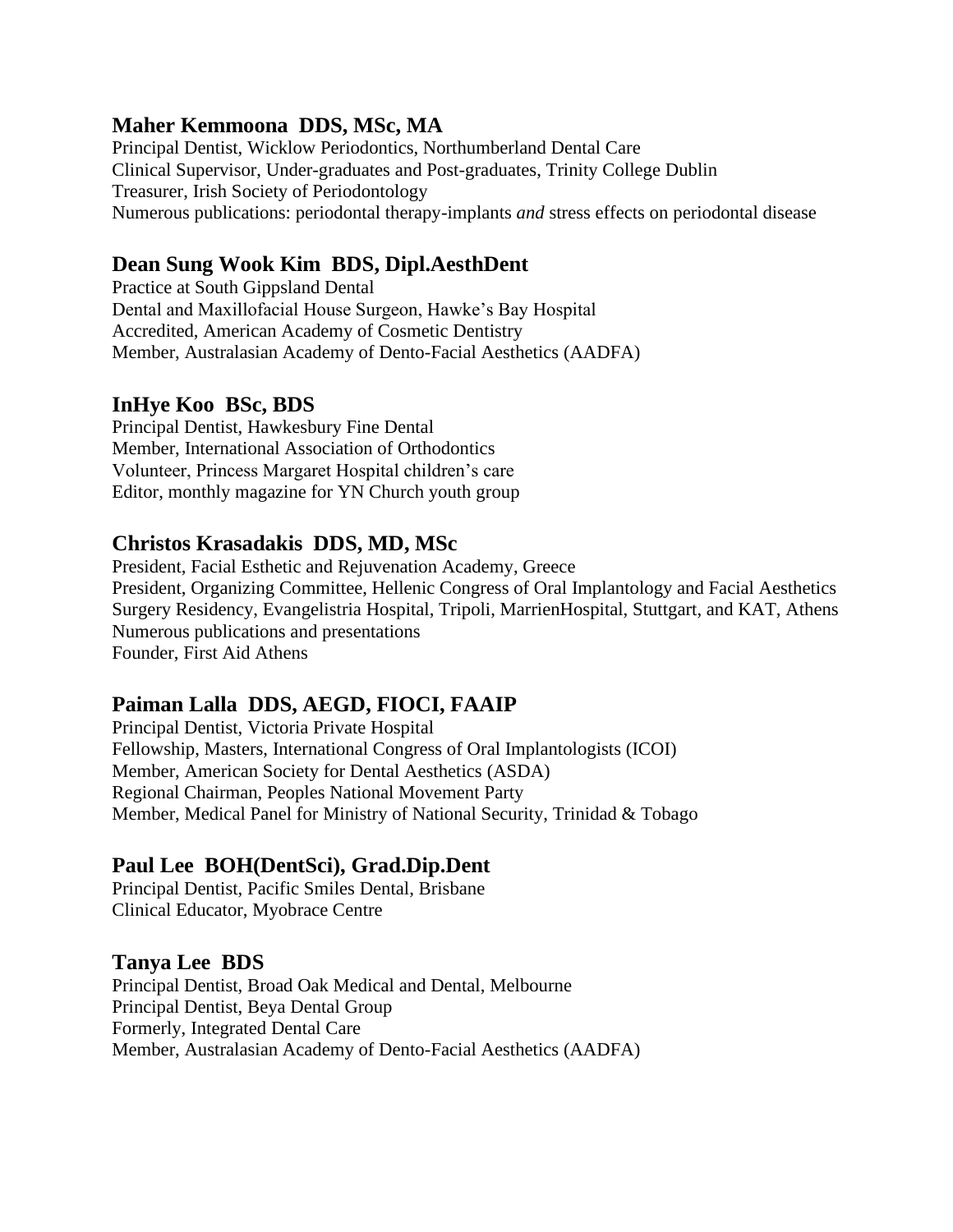#### **Brenda Loh BDSc(Hons)**

Principal Dentist, Myers Street Dental Clinic Dental Officer, School Dental Service Treasurer, Australian Dental Association (Southern Group) Religious Education Coordinator, True Jesus Church, Melbourne Member, Australasian Academy of Dento-Facial Aesthetics (AADFA)

# **Keyi Lu BDSc**

Principal Dentist, Burwood Bright Smile Dental Orthodontic Mini Residency, Excellence in Orthodontics and Dentofacial Orthopaedics (EODO) Clinical Trainer, Invisalign and CEREC Participant in the Royal Flying Doctor Service

# **Gordon McLean BDS, FPFA**

Principal Dentist, Bupa Dental Morphett Vale Tutor to final year students, Adelaide University Director, Adelaide Seattle Study Club Member, Most Venerable Order of St. John of Jerusalem Volunteer Superintendent, St. John's Ambulance Australia

#### **Andrew Molloy BDSc**

Principal Dentist, Icon Dental Group Partner, Bupa Dental Garden City and Rochedale Coach, Kenmore Cricket Club President, Cricket Support Group Volunteer, implant placement for edentulous patients in South America

#### **Peter Oliver BDS, MB BS, FACRRM**

Principal Dentist, Creative Dentistry President, Australian Dental Association, South-Eastern Group Member, Port Melbourne Tennis Association Member, Victoria Masters Squash Association

# **Andrew Kofi Osafo BDS, Cert.RD, Dipl.CS**

Associate Dentist, Balham Lodge Dental Dental Officer, Bromley Healthcare hospital Specialist Practice Adviser, Care Quality Commission Clinical Ambassador, Mouth Cancer Foundation. Participant, London Marathon for St. John's Ambulance

#### **Rodney O'Sullivan BDSc**

Principal Dentist, Tooth Fairy and Co. Associate Dentist, Skye Dental Capalaba Member, Australian Dental Association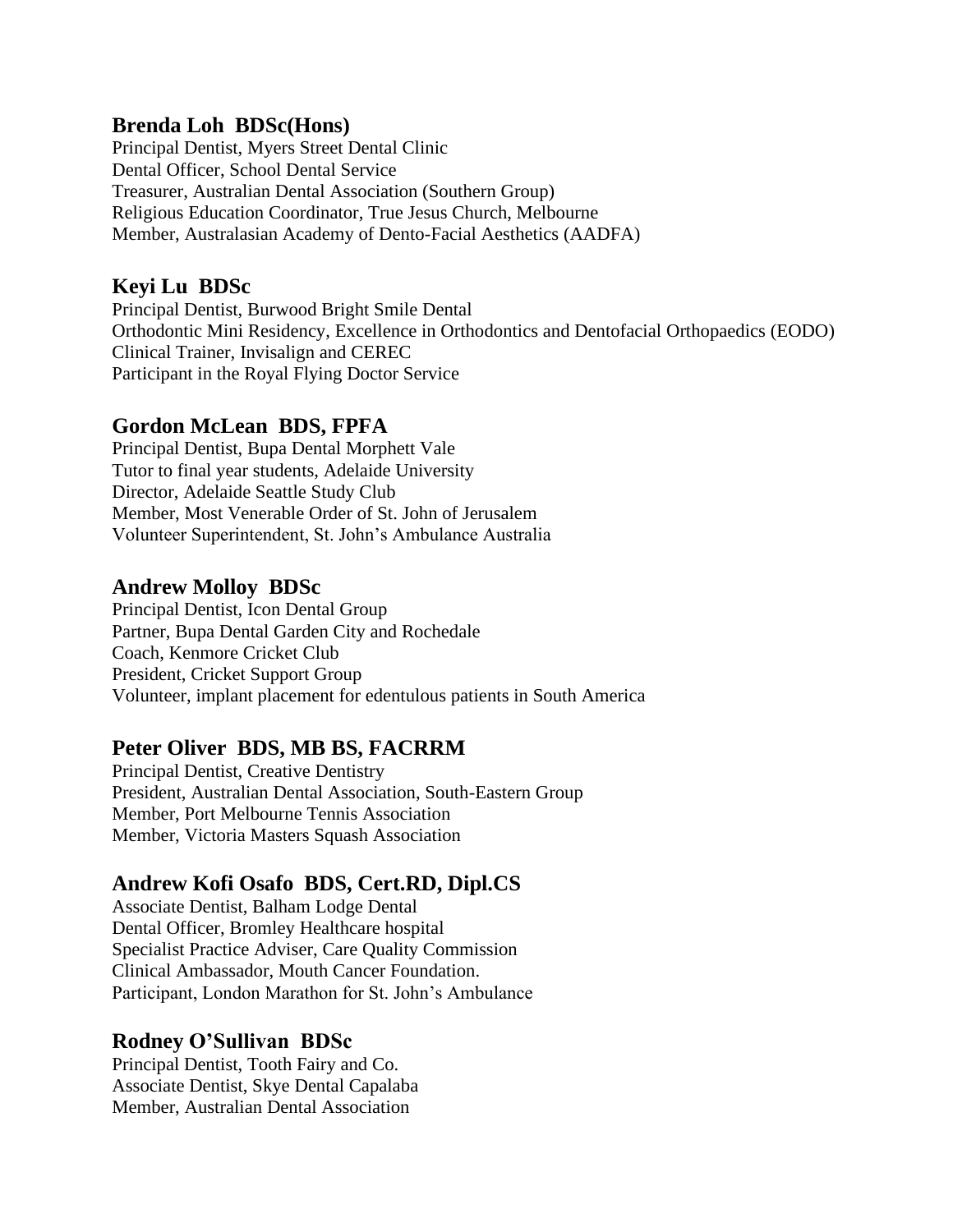# **Carl Pan BOHDSc, GDipDent(Dist)**

Principal Dentist, Experteeth Dental Orthodontic Mini Residency, Excellence in Orthodontics and Dentofacial Orthopaedics (EODO) Fundamentals, Australasian Academy of Dento-Facial Aesthetics (AADFA) Mentor, Griffith University Dental Students Association Volunteer, Sidney Hills Seniors Association

# **George Allan Patience BDS, IFAAS**

Principal Dentist, Hunter Dental Group Fellow, International in Advanced Aesthetic Science Member, American Academy of Aesthetic Medicine (AAAM) Member, Australasian Academy of Dento-Facial Aesthetics (AADFA) Secretary, Masonic Lodge Cessnock

# **Vincent Phan BDS**

Practice at Caneland Dental, Government Dentist, Queensland Health Services Publication on Paediatric Dental Anxiety Levels Offers neurotoxin therapy and dermal fillers as an adjunct to esthetic dentistry

# **Saul Pressner BA(Cum Laude), DMD, Cert.FD, FAGD**

President, Academy of Biomimetic Dentistry Residency, Certificate of Family Dentistry, University of Connecticut Certified Biomimetic Dentistry Instructor, Alleman-Deliperi Institute Dean's Council, Pennsylvania School of Dental Medicine International Secretary, American Friends of Dental Volunteers for Israel (AFDVI)

#### **Penny Reed BBA**

Founder and President, Dental Coaching Institute Certified Behavioral Consultant, Institute for Motivational Living Member, National Speakers Association Previously, Founder, Reed-Limoli Group Previously, Co-founder of Dental Genius

# **Peter Rinaldi III BSc, DMD, AAACD, FICOI**

Private Practice, Rinaldi Dental Arts Course Director, Northern California Institute for Cosmetic Dentistry Clinical Director, Aesthetic Advantage Continuums NYU, Palm Beach Community College Board Member, Baby Face Foundation Senior Clinical Instructor, University of Kentucky Dental School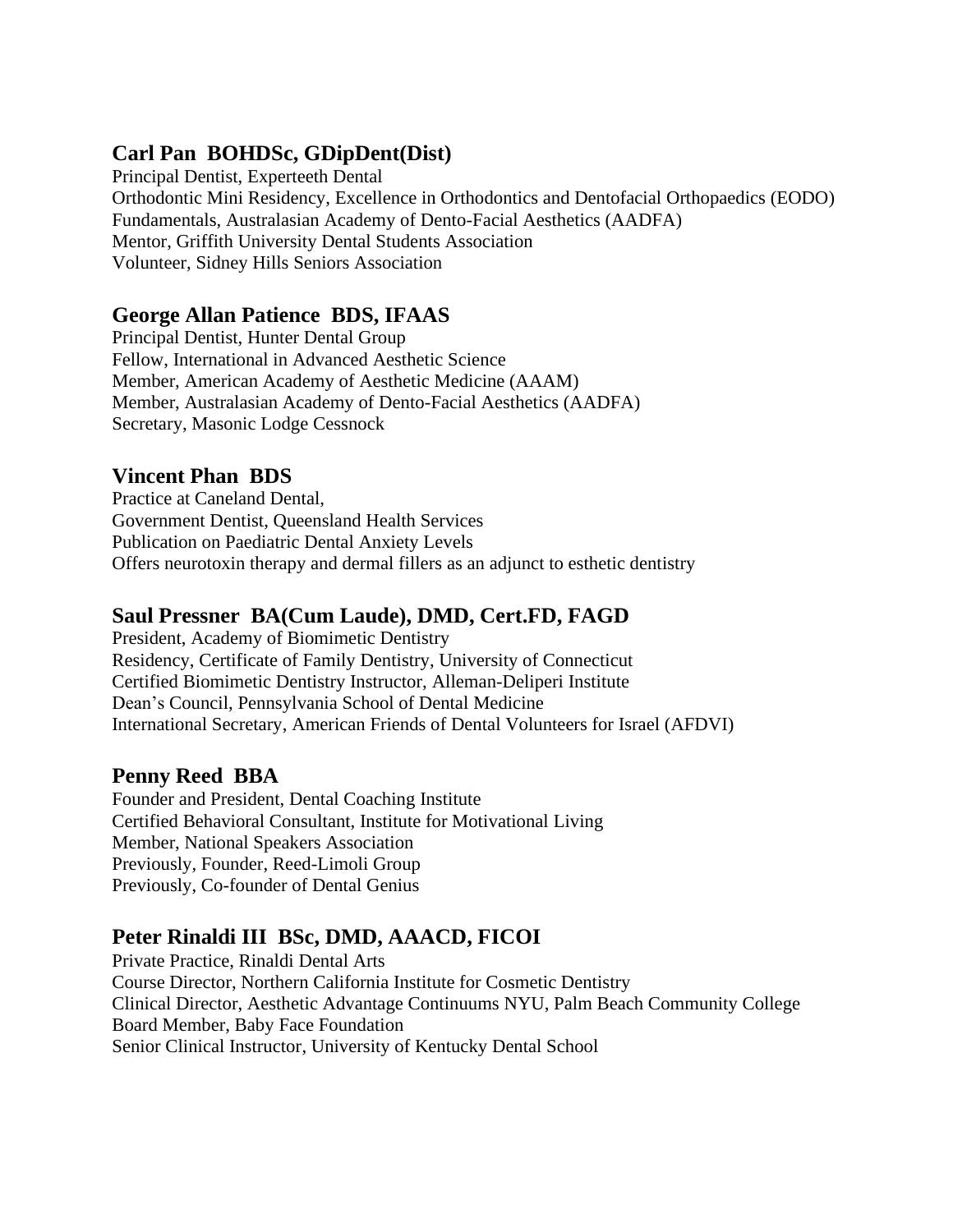# **Miriam R. Robbins BS, DDS, MS, FAAOM, FAAHD, FACD**

Chair, Department of Dental Medicine, NYU Langone Health-NYU Winthrop Chair, Department of Family Dental Medicine, Long Island School of Medicine Attending, Department of Plastic Surgery, NYU Langone Medical Center Diplomat, Special Care Dental Association President, American Academy of Oral Medicine *and* Special Care Dentistry Association

# **Amilkar Rocha-Aguila BSc, DDS(Hons), MSc, PhD**

Principal Dentist and Director, Rocha Pereira Odontologia, Cochabamba, Bolivia President, Seminarios Odontológicos Latinoamericanos (SOLA) Founding President, Academia Internacional de Odontologia Integral (AIOI) President, Bolivian Society of Oral Implantology President, International Rotary Club and Chamber of Commerce

#### **Hana Ryu BDS**

Principal Dentist at Murraylands Dental Care Member, Australasian Academy of Dento-Facial Aesthetics (AADFA) Member, Australian Dental Association (ADA)

# **Salem Khalil I. J. Salem BDS, FICOI, FFAIP, FLITI**

Practice at Fahad Alahmad Dental Center, Ministry of Health, Kuwait Fellow, International Congress of Oral Implantologists (ICOI) Advanced Fellowship Postgrad Diploma, Aesthetic and Restorative Dentistry, U degli Genova Fellow, Silver Medallion, American Academy of Implant Prosthodontics (AAIP) Oral Surgeon, Adan Specialty Dental Hospital

# **Alwin Eow Wen Shee BDSc, GradDipl(Ortho)**

Principal Dentist, Blackburn Family Dental Care Master Clinician Program in Implant Dentistry, Loma Linda University California Member, International Congress of Oral Implantology (ICOI) Certified Invisalign Provider Mini Residency, Excellence in Orthodontics and Dentofacial Orthopedics (EODO)

#### **Roy S. Shelburne BA(Biology), BA(Religious Studies), DDS(Hons)**

Omicron Kappa Upsilon, National Dental Honor Fraternity International College of Dentists Award for Academic excellence Past President, Southwest Virginia Dental Society Board Chairman, Lee County Community Hospital Missionary, Baptist Medical Missions International to Honduras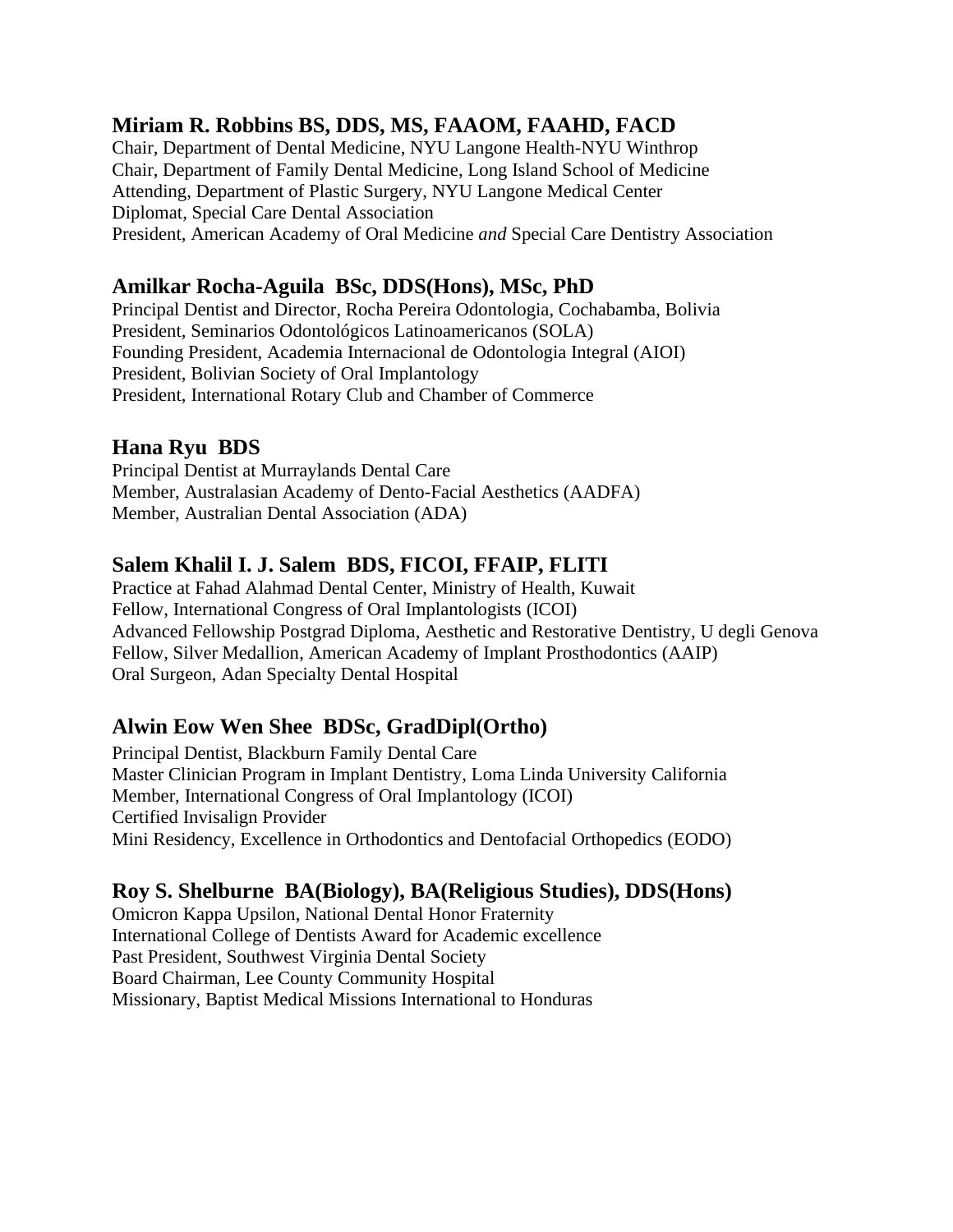#### **Jeff Sheppard BSc**

Founder & CEO, Digital Orthodontic Care manufacturer of SureCure Clear Orthodontic Aligners Research and development of engineered products Filed more than 20 United States patents

#### **Vishnu Sivakumar BOHDSc, GDip.Dent**

Principal Dentist, Southside Dental Group Brisbane Mini Residency, Excellence in Orthodontics and Dentofacial Orthopaedics (EODO) Relative Analgesia Course, Australian Society of Dental Anaesthesiology Progressive Orthodontics Course Invisalign Training Course – Invisalign Australia

# **Lindsay Singham Smith BSc(Hons), BDS**

Principal Dentist, Absolutely Face and Spa Member, Australasian Academy of Dento-Facial Aesthetics (AADFA) Mini Residency, International Academy of Advanced Dentistry (IAAD) Orthodontics Trained, Minimax Program for Bio-stimulation with own stem cells Singer, North Queensland Operatic Musical Theatre

#### **Jae Sik Son BBiomedSc, BOralHDSc, GDip.Dentistry**

Practices at Myobrace Orthodontic Center and Tweed District Dental Awards for Academic Excellence, Griffith University Fellow, International College of Continuing Dental Education (ICCDE) Fellow, International Association for Orthodontics (IAO) Dental Volunteer, Himalayan Mountains in Nepal

#### **Gautam Sridhar BDS(Hons), GCert.Prosth, FICD, FPFA, FICCDE**

Practice at Chatswood Dental Associates President, Australian Prosthodontic Society (New South Wales) Delegate, Dental Council, New South Wales Clinical Tutor, University of Adelaide Accredited Soccer Coach, Gladesville Hornsby Football Association

#### **Colin Suzman BDS, DDS(Hon)**

Principal Dentist at Stonecreek Dentistry Founder and CEO, Dr. Collins Inc., innovative dental supplies Member, Omicron Kappa Upsilon Director, BioMin Technologies Limited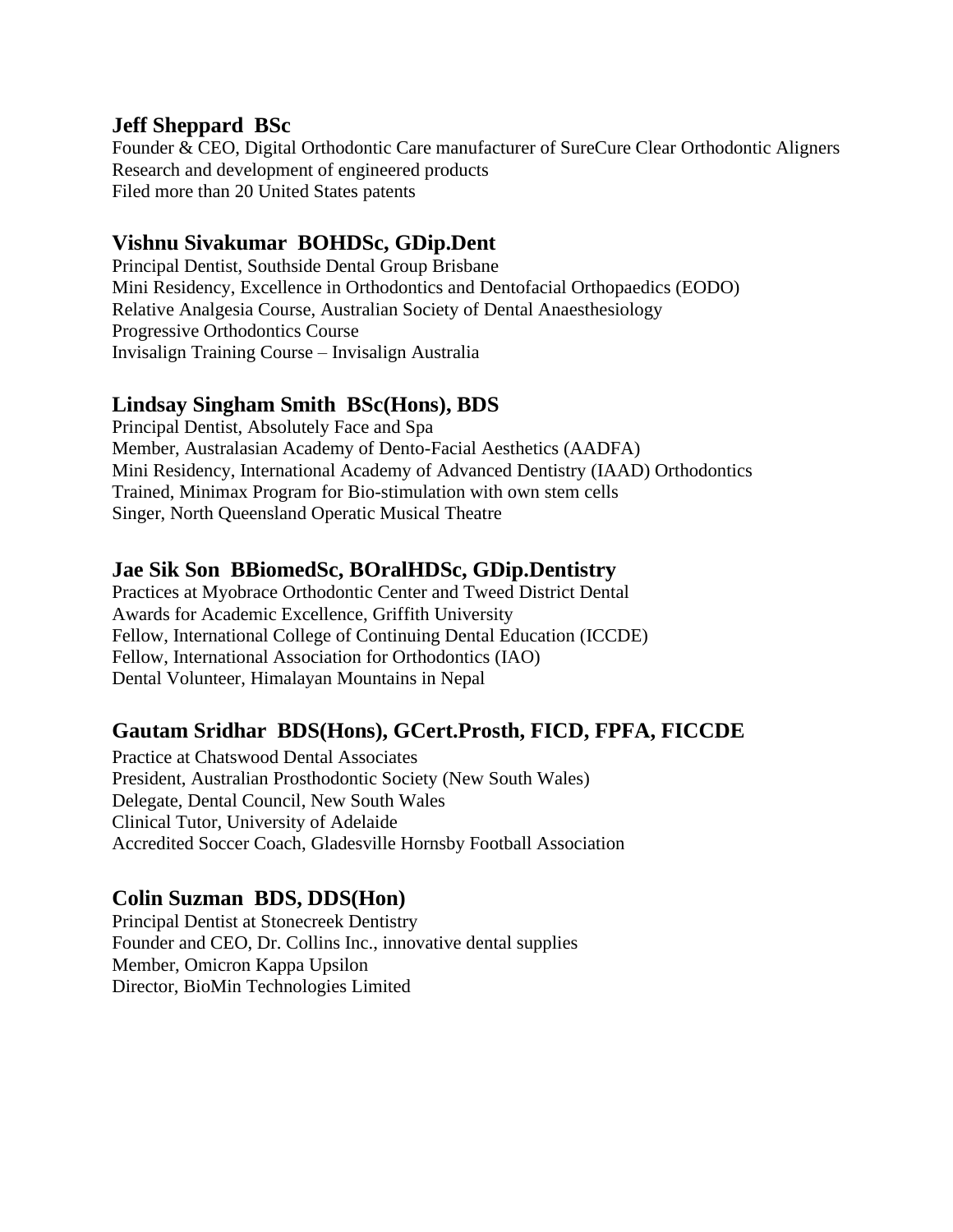# **Helen Tang BDS, GradDipl.Ortho, FICCDE**

Principal Dentist and Director, Newport Medical Dental Clinic Phlebotomy; PDL Fibre; Face: Australasian Academy of Dento-Facial Aesthetics (AADFA) Post-graduate Diploma, Excellence in Orthodontics and Dentofacial Orthopaedics (EODO) Dental Resident Officer, Westmead Hospital Oasis Town Hall Leader, musical team, Wesley Mission

# **Timothy Topalov BCSc**

Principal Dentist, River Dental, Gympie Visiting Dentist, Nambour Selangor Private Hospital Volunteer Dentist, Kopan Monastery, Kathmandu, and M'lop Tapang Orphanage, Cambodia President, Gympie Squash Club President, Little Haven Palliative Care

# **Amir Toroghi DDS, MHHSM**

Principal Dentist, Camberwell Dental and Facial Care Member, Australasian Academy of Dento-Facial Aesthetics (AADFA) Certified, American Academy of Aesthetic Medicine (AAAM) Certified, Skin Needling *and* Skin Science, CPD Institute of Australia Member, American Dental Association

# **Michael Turner BDS**

Principal Dentist, Bay Family Dental Fellow, Australasian Academy of Dento-Facial Aesthetics (AADFA) Member, Australian Dental Association Formerly, Principal Dentist, Barossa Dental

# **Josep Ustrell BS, DDS, MSc, PhD (Magna cum Laude)**

Specialist in Orthoodontics, Colegio de Ortodontia, Ordem dos Médico, Portugal Head of Orthodontic Service, Dentistry Hospital University of Barcelona Director of the Department of Odontostomatology Vice-dean, Dentistry, Faculty of Medicine and Health Sciences, University of Barcelona Co-ordinator, Social Center for Dental Care at Torre Baró

#### **Sarah Varma BDS**

Principal Dentist, The Smile Clinic Member, Global Facial Aesthetics Training Network (GFATN) Organizer of dental educational sessions for early learning centres Participant, The World's Greatest Shave Fund Raiser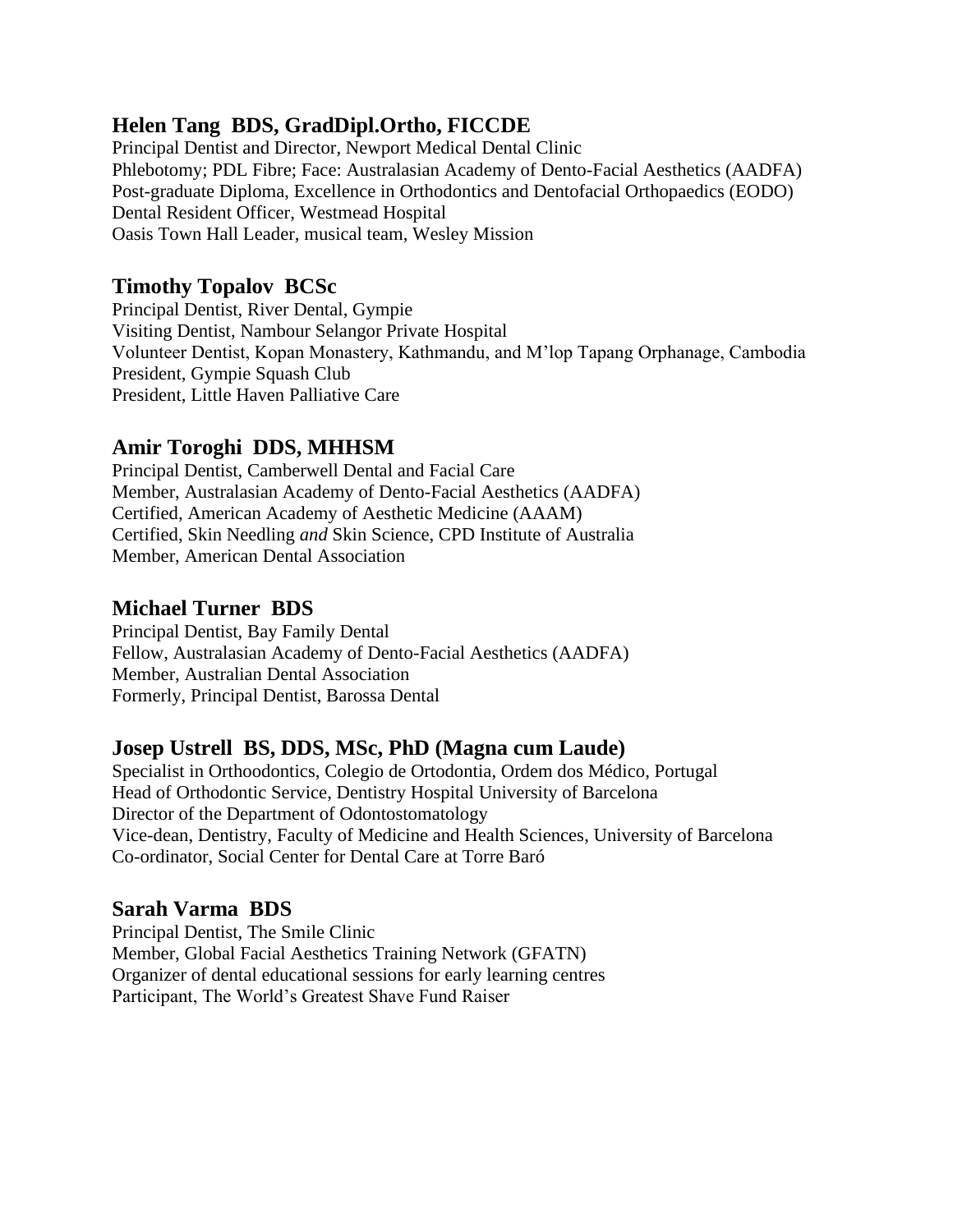# **Jessica Marie Waller BOralHDSc, GDipDent, GDipOrth**

Principal Dentist, Myobrace Upper Coomersa Orthodontic Mini Residency, Excellence in Orthodontics and Dentofacial Orthopaedics (EODO) Demonstrator, Griffith University Griffith Award for Academic Excellence

# **Eric Wang BDSc**

Associate Dentist, Claremont Dental *and* New Smile Dental Centre Subiaco Clinical Tutor, University of Western Australia Consultant Dentist, King Edward Memorial Hospital Member, Australasian Academy of Dento-Facial Aesthetics (AADFA) Volunteer Dentist, Vietnamese orphanages with Christian Health Aid Team

# **Oliver Ward BDS, MS,**

Principal Dentist, East Victoria Park Dental Clinical Tutor, University of Western Australia Orthodontic Mini Residency, Excellence in Orthodontics and Dentofacial Orthopaedics (EODO) Post-graduate Mentor, King's College, London Under-graduate Prize for Professionalism, General Dental Council, United Kingdom

# **Dana Watson BSE, FAADOM**

Manager, Midtown Smiles Fellow, American Academy of Dental Office Managers (AADOM) Member, Speaking and Consulting Network Certified Trainer, Giant Worldwide Member, Academy of Dental Managers and Consultants

# **Jocelin Wen BDSc, GradDiplOrtho**

Practice at Full Face Orthodontics, Randwick Training Fellow, American Academy of Anti-Aging Medicine (A4M) Orthodontic Mini Residency, Surgical Orthodontics (EODO) Member, Australia *and* Singapore Dental Associations Member, American Academy of Craniofacial Pain (AACP)

# **Andrea Westerhout CE, BDSc(Hons), GradDiplOrtho**

Practice at Inner West Dental Orthodontic Mini Residency, Excellence in Orthodontics and Dentofacial Orthopaedics (EODO) Volunteer, Christian Health Aid Team, Vietnam Awards, in Restorative and Paediatric Dentistry, University of Western Australia Australia New Zealand Society of Pediatric Dentistry Prize in Paediatrics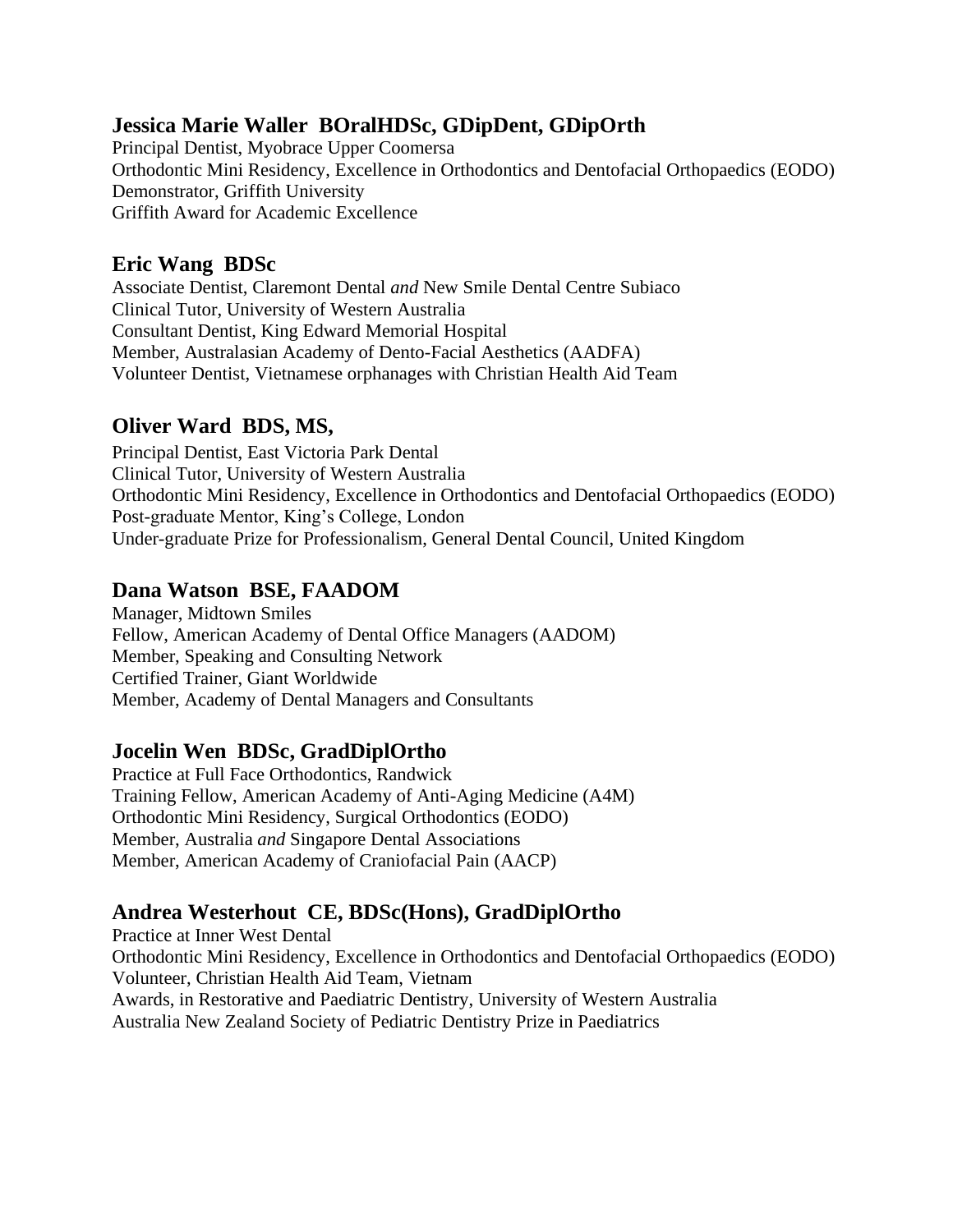#### **Jessica Wong BMedSc, BDent(Hons)**

Principal Dentist, Mascot Dental Clinic Mentor, University of Sydney Dental Officer, Hunter New England Local Area Health Service Recipient, Oral Health Foundation Scholarship Dental Volunteer, Democratic Republic of the Congo

#### **Seng-Mun Simon Wong BDSc, FICCDE, MOrthoTrop**

Principal Dentist, Natural Smiles Centre, Moonee Ponds Master Orthotropist, London School of Facial Growth Guidance Visiting Professor, University of Valencia, Department of Orthodontics Fellow, International College of Continuing Dental Education (ICCDE) Author: GOPex: Good Oral Posture Exercises

#### **Jamie Workman BDS,**

Dentist at Maroubra Dental Centre Clinical Trainer, Australasian Academy of Dento-Facial Aesthetics (AADFA) Certified Trainer, Neuro-Linguistic Programming Director of Dental Science for the Digital Neuromuscular Mouthguard company, GuardLab SEO Consultant, Internet Business Solutions

#### **Dave Xavier BDS, GradDipl**

Principal Dentist at Inverell Dental Surgery Senior Surgeon, Kottayam Medical College Member, International Association of Orthodontics (IAO) Member, Australian Dental Association (ADA)

#### **Ichi Yamada BA**

Chief Operating Officer, Tokuyama Dental America Previously, Vice President, Tokuyama Dental America Introduction of single shade universal composite

#### **Monda Mounir Younan BDS, BDS**

Principal Dentist, Thornbill Crescent Dental Surgery 2<sup>nd</sup> Class Honours, Sydney University Orthodontic Mini Residency, Excellence in Orthodontics and Dentofacial Orthopaedics (EODO) Progressive Orthodontic Seminars (POS)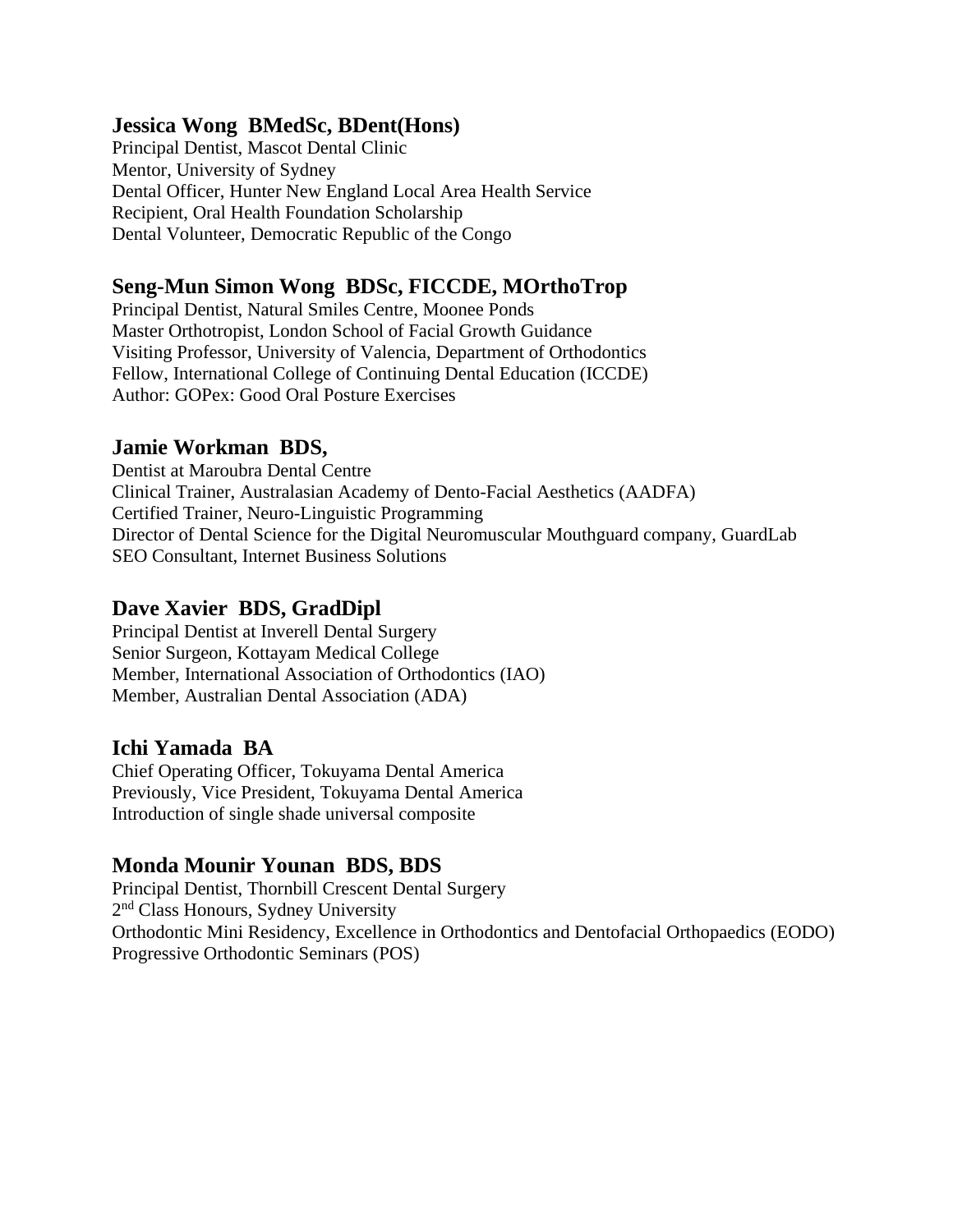# **REGENTS**

# OF THE INTERNATIONAL ACADEMY OF DENTAL FACIAL ESTHETICS

The IADFE requires significant contributions of time and effort from its members to operate. All IADFE disbursements are directed towards annual Meeting expenses at the GNYDM and the Spring Meeting. All the necessary organizational work and office support is provided by volunteer Fellows and their office staffs. The individuals who contribute to the continued operations of the IADFE are designated as Regents. Any Fellow who wishes to assist the IADFE, and to thereby become a Regent, is very welcome to do so.





Dr David Hoexter **Dr George Freedman** 





Dr Irwin Smigel Dr Howard Glazer



Dean Edward Lynch Dean Jon Suzuki







Dr Joe Massad **Dr Noriyuki Negoro**